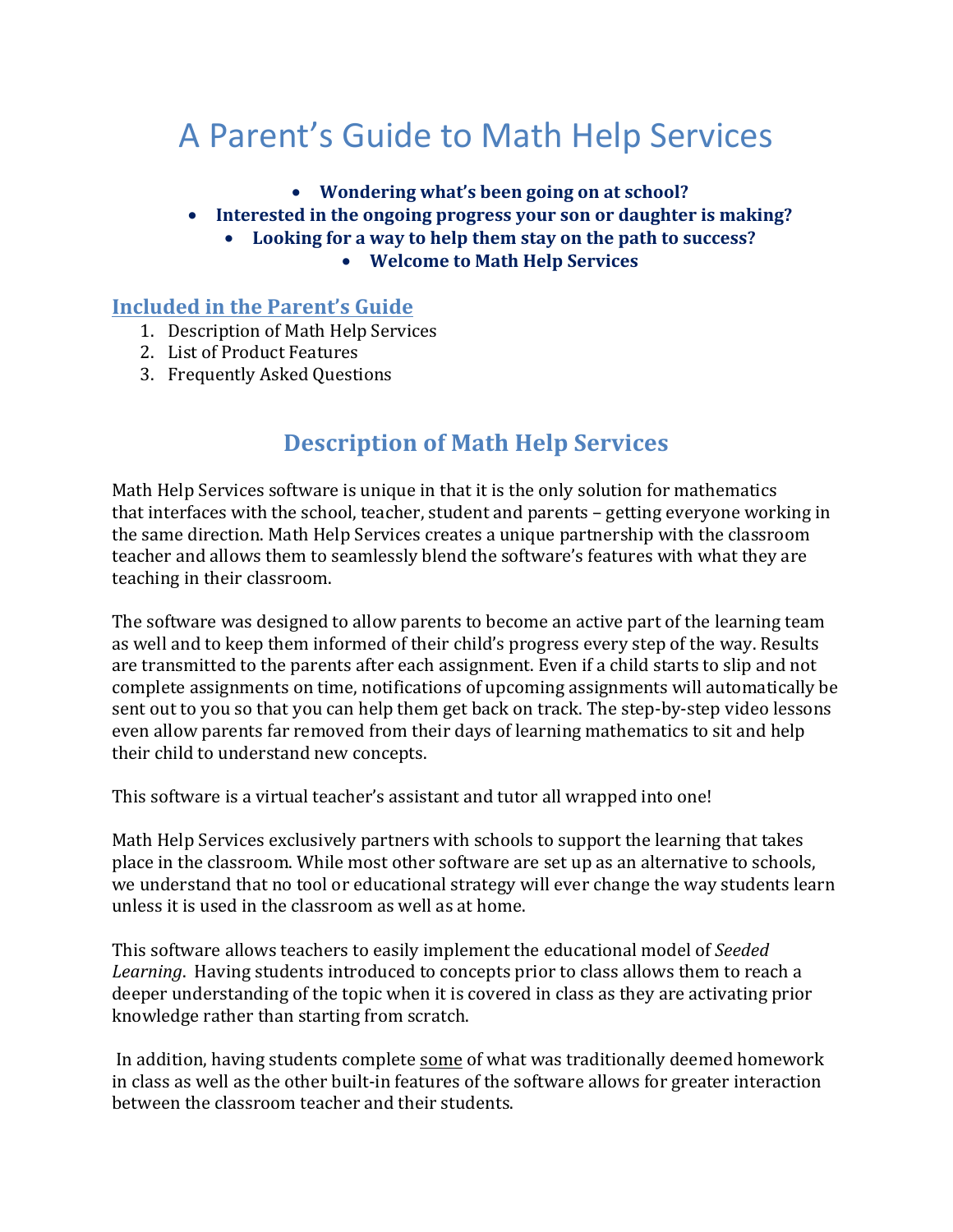### **Top Ten List of Product Features:**

1. Interactive video lessons introduce and walk students through every topic in their inclass curriculum – no more searching for help and wondering if it is relevant to what is being taught in class. Each lesson includes step-by-step video examples and each question in the video workbook has a detailed video solution demonstrating how to approach the problem and modeling the process to solve it  $-$  going where no text book can.

2. The **MHS Interactive Workbooks** gives students the help they need when they need it. The free mobile app provides detailed video solutions and instruction to every question in the workbook.

3. The *Unit Review Module* allows teachers to instill incredible knowledge retention in their students and students are continually preparing for the final exam throughout the year.

4. The **Create-Quiz** feature allows students to test their skills and gives them instant feedback on their mistakes.

5. Our custom homework delivery system delivers unique homework assignments to each student in the class. When your child submits their assignment they receive immediate feedback on their mistakes. Parents also receive immediate feedback on every assignment, keeping you informed of your child's progress every step of the way.

6. Every homework question carries a link to video lesson help on that topic giving students the help they're looking for when they need it.

7. Because every assignment is evaluated and the results are reported to teachers, students and parents – all successes are validated and any possible problems are identified.

8. If your child struggles with a homework assignment they can create an unlimited number of remediation assignments on that topic; allowing them to be successful on every topic before moving forward.

9. Classroom handouts and all other resource materials can be distributed digitally through the software making Math Help Services an entirely *Green* Solution.

10. Each lesson also includes a dynamic and detailed set of course notes that students can modify to point out what questions they may have about that topic. These notes can be saved to their computer at home to become their own self-created digital text book for their math course!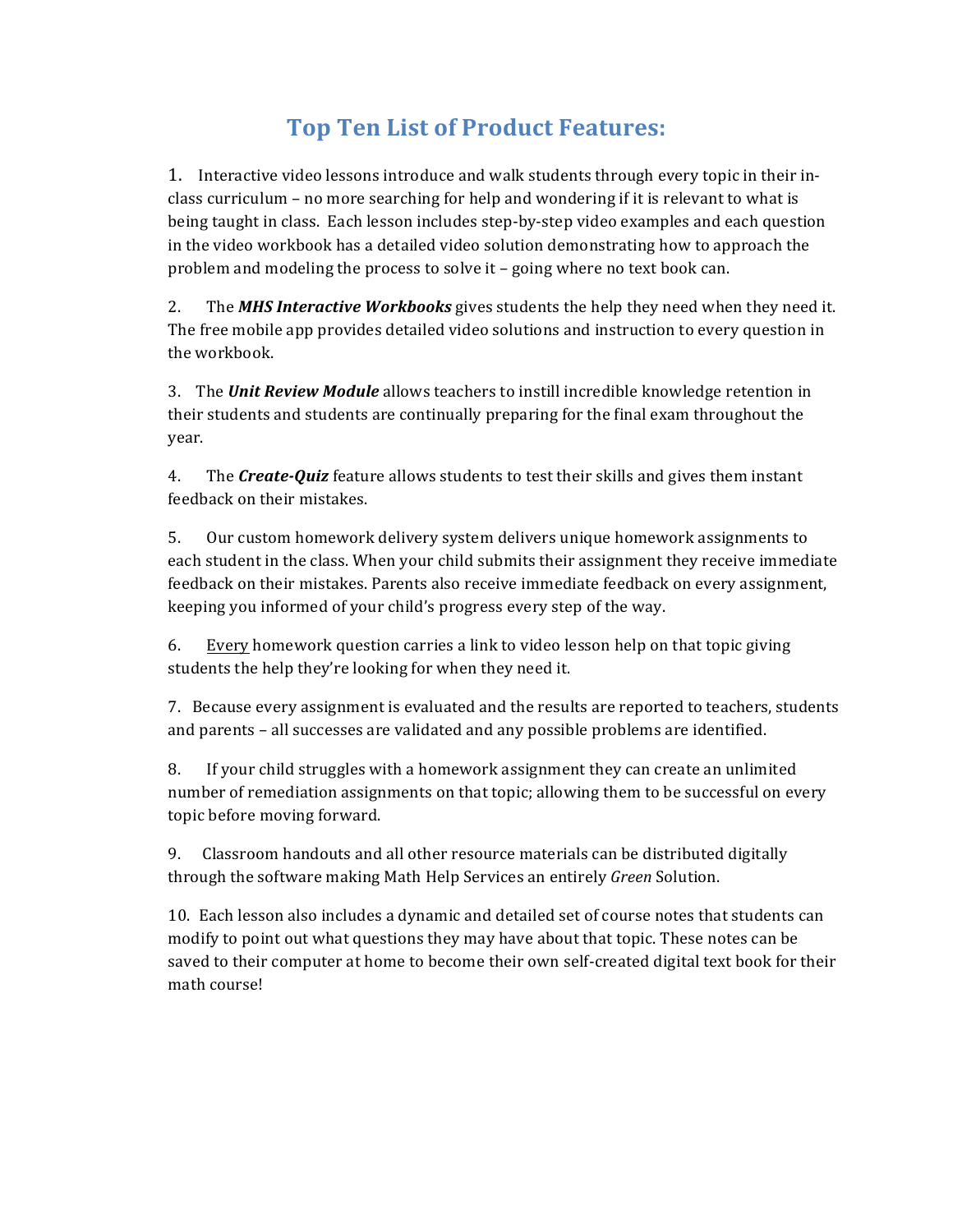# **FAQ for Parents**

#### **Is this intended to replace the teaching that takes place in the classroom?**

Definitely not, Math Help Services is intended to support great classroom teaching. The video lessons should be watched before the actual teaching of that topic takes place in the classroom and then again afterwards to reinforce your child's understanding of the concept. However, it is essential that your child is in class and understands their teacher's presentation of the material.

#### **What are the first things that I should do as a parent to help my child succeed with the software?**

The first thing that you should do is go over the parent's guide, the list of product features and the FAQ to familiarize yourself with Math Help Services. Then it's a good idea to sit down with your child and have them walk you through the software and all of its features that they've learned about in class. While there, make sure you go into My Account / Parent Information and make sure that your correct email address is listed so that you receive ongoing notifications of your child's progress.

#### How can I help my son or daughter get the most out of the videos?

Remember that while the software does measure if your child plays the videos, it cannot tell how engaged they are. Make sure that your child is free of distractions and truly paying attention to the introductory videos while they watch them. Some of the videos should be watched more than once if they didn't fully understand it the first time. They should also watch the examples and try to complete some of the examples by themselves so that they are fully prepared for class the next day.

#### **What's to stop my child from changing my parental contact information?**

The software will notify you whenever a change is made to your contact information, but it is a good idea to check it from time to time.

#### **Why am I not receiving emails of my child's progress?**

This can happen for a few reasons. First, go into your child's account with them and go to My Account / **Parent Information** and make sure the correct email is listed. If the correct email is listed and you're still not getting notifications check the spam or trash folder of your email. It could be that your email system is filtering out the emails from Math Help Services.

#### **My child just completed a homework assignment and did poorly on it – what's the next step?**

They should create a remediation assignment, the MHS system is set up to track their best grade, rewarding each student's effort. A remediation assignment is a duplicate assignment with similar, but different questions. Students can complete as many remediation assignments as are necessary to be successful on a topic. To request a remediation assignment, click on *Improve My Grades* or on *Create Remedial*. When the student returns to their homepage they will have a new remediation assignment to complete. Before completing the remediation assignment it's a very good idea to re-watch the video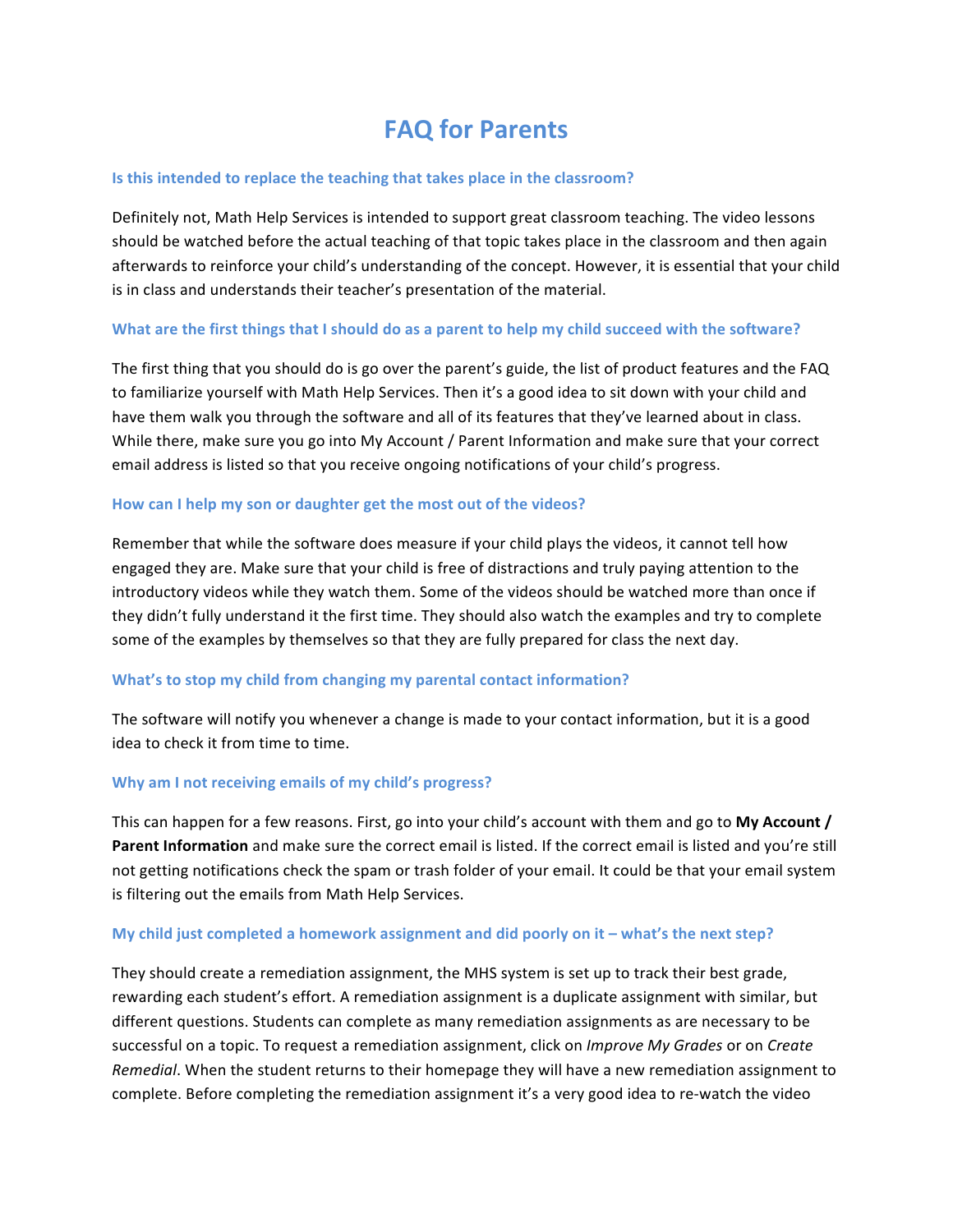lesson on that topic and go over your mistakes from your previous assignment. Also, remember that your teacher has full control of the grading of remediation assignments: they can keep the original grade, take the best grade or take the average of all of the assignments on that topic. It's a good idea to ask your teacher about their policy for the grades of remediation assignments.

#### **My child doesn't understand a question in their homework, how do they get help?**

Every homework question in the Math Help Services system carries a link to get video lesson help at the top right of the question. Just click the *Video Help* link and we'll open the appropriate lesson for you.

#### What should my child do if they still don't understand a question after using the video lesson help?

It's a good idea to let your teacher know if there's something that you don't understand. That way they can plan to help you understand it in your next class. Go to Contact Teacher and send a message explaining the trouble you are having to your teacher (make sure to include the name of the homework assignment and the question number in your email). You can even attach a screenshot of your question or a pic of the work you're doing at home.

#### **My child has no pending homework assignments – what can they do to keep working?**

Whether or not you have pending homework assignments for your class, there are always things you can do to work on improving your grades in Mathematics. First, you can click on *Improve My Grades* and MHS will show you a list of every assignment from the current term that can be improved upon. Click on **Create Quiz** to make student-directed quizzes that are a great tool when studying for a class test.

#### **Why won't the video lessons play on my child's mobile device?**

The homework questions will work on virtually any mobile device. Math Help Services is working their way through the incredible number of different types of mobile devices to ensure that they are compatible – so if the videos don't play on your device click *Help Desk* and our team will sort it out for you.

#### Are all of the homework questions multiple choice?

In the video lessons the questions are not multiple choice – in the homework question they are, but they are not all the typical "knowledge" type questions that come to mind when you think of multiple choice questions. There are context and application style questions that have been given a multiple choice twist to facilitate students completing their homework assignments online. It is imperative that student show every step of their work while completing their homework assignments and that their teachers evaluate their work from time to time. As a parent, it's a good idea to take a look at the manner in which your child is completing their homework to ensure that they are showing their work. This is important as students don't often see the link between showing their work and success on future (more difficult) problems.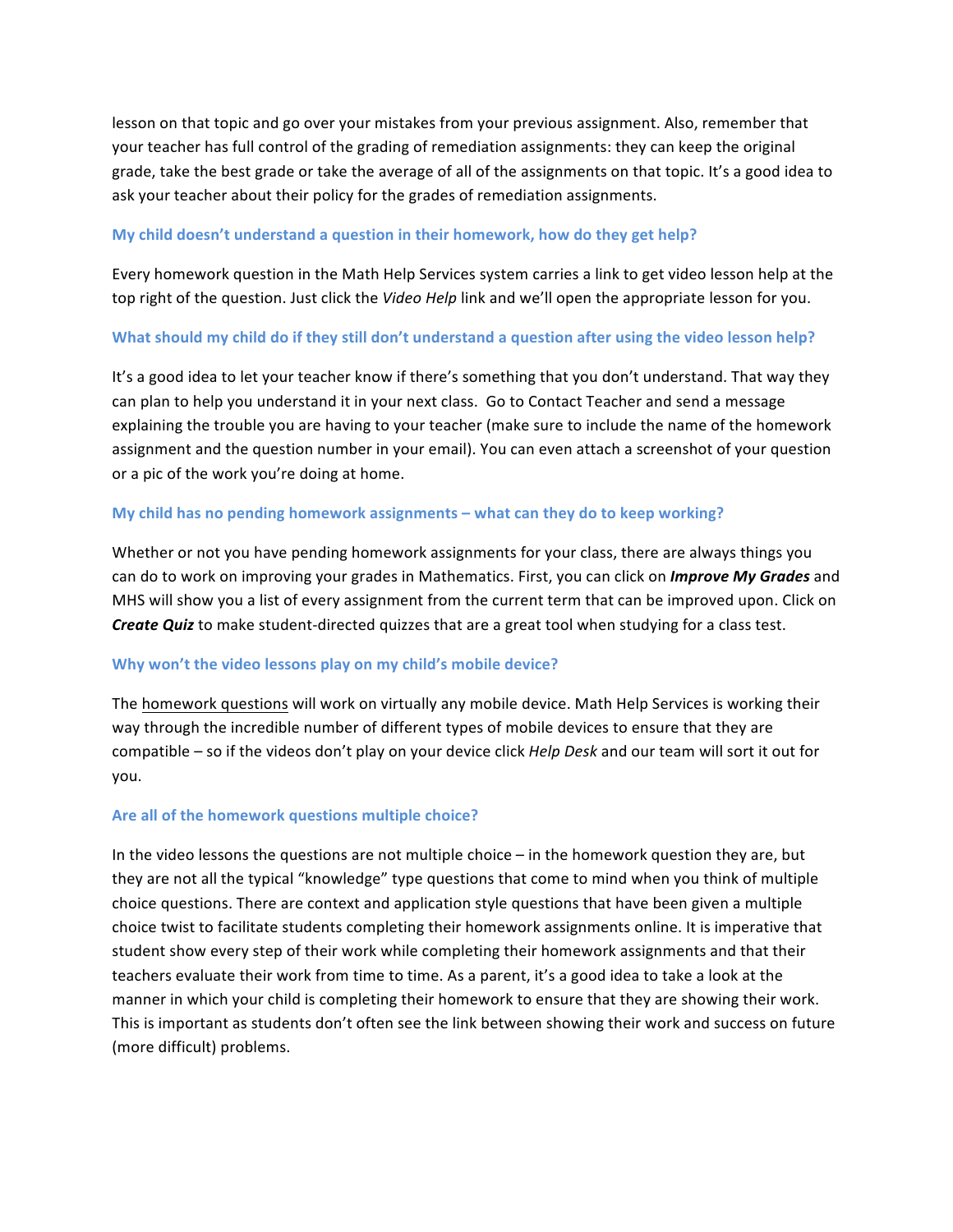#### How can I help my child stay organized with their math?

Organization is one of the key factors of success in mathematics and most students don't usually see the correlation between these two events. All homework should be done in a structured manner and clearly marked with the Name of the homework assignment and the date so that they can refer back to it in the future. All downloadable documents should be saved to a "Math" folder on their home computer and the name that they save it with should be the title the teacher gave the document when they distributed it.

#### **Is there an easy way for my child to plan for upcoming assignments?**

Yes, as soon as they log into their Math Help Services account they can click on the "Calendar View" link at the top of the *My Assignments* page to get started on anything that is due during the next week.

#### **Where do we log into Math Help Services?**

There's a login box on the main page of our website at www.Math-Help-Services.com (Member Login)

#### **What do we do if we forget our username or password?**

There's a link to retrieve it on the login page at www.Math-Help-Services.com . If you don't have access to the email address you used to create the account then you can contact your teacher who has access to your login info or click on Help Desk and give us as much information as you can about your account (Name / School / Teacher / Class) and we'll help you get back in.

#### What do we do if we have an issue with our account or something isn't working on our computer?

If you're able to log into your account click on "Support" and somebody on our team will be there to answer your questions and get you back on track. If you can't login you can click on "Help Desk" on the website – give us as much detail as possible about your account and your problem so that we can get you back on track.